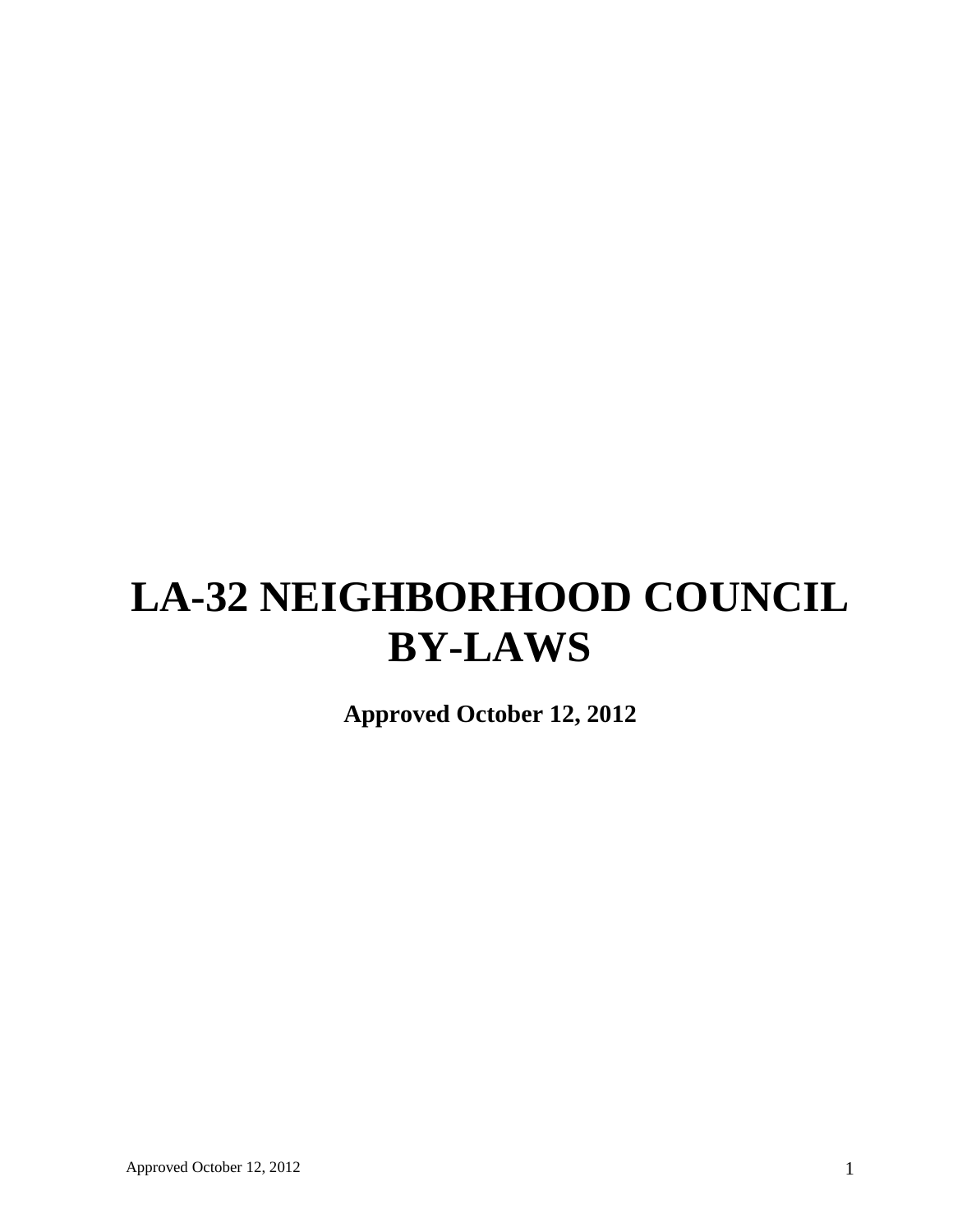## **LA-32 NEIGHBORHOOD COUNCIL BY-LAWS TABLE OF CONTENTS OCTOBER 2012**

- Article I NAME p. 3
- Article II PURPOSE p. 3
- Article III BOUNDARIES p. 4 Section 1: Boundary Description Section 2: Internal Boundaries
- Article IV STAKEHOLDERS p. 5
- Article V GOVERNING BOARD p. 6 Section 1: Composition Section 2: Quorum Section 3: Official Actions Section 4: Terms and Term Limits Section 5: Duties and Powers Section 6: Vacancies Section 7: Absences
	- Section 8: Censure Section 9: Removal
	- Section 10: Resignation Section 11: Community Outreach
- Article VI OFFICERS p. 9
	- Section 1: Officers of the Board Section 2: Duties and Powers Section 3: Selection of Officers Section 4: Officer Terms
- Article VII COMMITTEES AND THEIR DUTIES p. 11 Section 1: Standing Section 2: Ad Hoc Section 3: Committee Creation and Authorization
- Article VIII MEETINGS p. 13 Section 1: Meeting Time and Place Section 2: Agenda Setting Section 3: Notification /Postings Section 4: Reconsideration
- Article IX FINANCES p. 15
- Article X ELECTIONS p. 16
	- Section 1: Administration of Election Section 2: Governing Board Structure and Voting
		- Section 3: Minimum Voting Age
		- Section 4: Method of Verifying Stakeholder Status
		- Section 5: Restrictions on Candidates Running for Multiple Seats
		- Section 6: Other Election Related Language
- Article XI GRIEVANCE PROCESS p.16
- Article XII PARLIAMENTARY AUTHORITY p. 17
- Article XIII AMENDMENTS p. 17
- Article XIV COMPLIANCE p. 18 Section 1: Code of Civility Section 2: Training Section 3: Self Assessment

ATTACHENT A—Map of Neighborhood Council p. 19

ATTACHMENT B—Governing Board Structure and Voting p. 20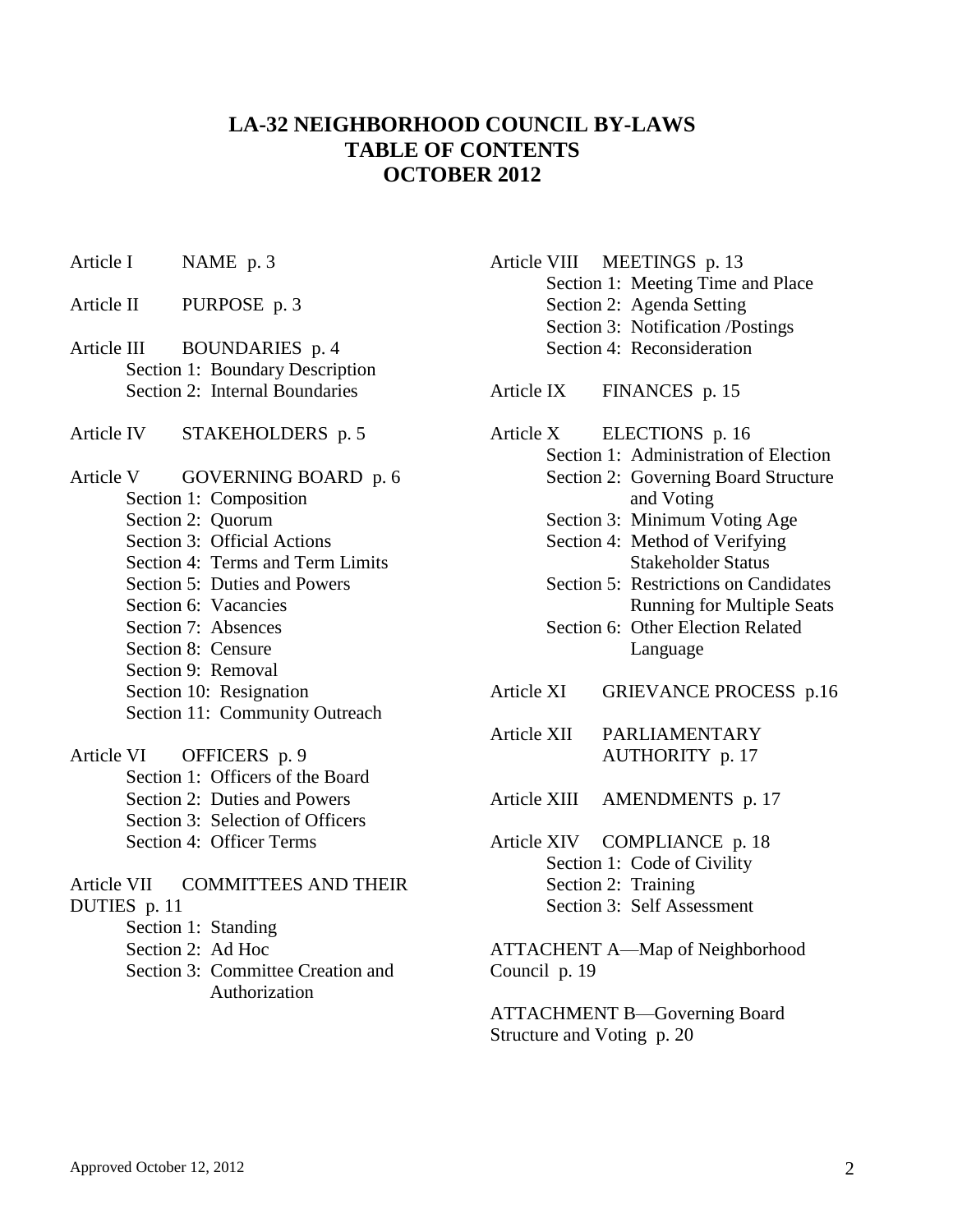## **ARTICLE I NAME**

The name of this Neighborhood Council shall be the LA-32 Neighborhood Council ("LA-32 NC").

## **ARTICLE II PURPOSE**

*Principles of Governance*- The purpose of LA-32 NC is to participate as a body on issues concerning our neighborhood and regarding the governance of the City of Los Angeles ("City") in a transparent, inclusive, collaborative, accountable and viable manner.

- A. The **PURPOSES** of LA-32 NC are:
	- 1. Provide an inclusive and open forum for public discussion of issues of interest to LA-32 NC, including City governance, the needs of LA-32 NC, the delivery of City services to LA-32 NC and other matters of a citywide nature.
	- 2. Represent the interest of all LA-32 NC members ("Stakeholders") regarding public policy issues affecting the LA-32 NC area.
	- 3. Advise the City on issues of interest to LA-32 NC, including City governance, the needs of LA-32 NC, the delivery of City services to LA-32 NC and other matters of a citywide nature.
	- 4. Promote LA-32 NC Stakeholder participation in City governance and decision-making processes and promote greater awareness and utilization of City services available to Stakeholders.
	- 5. Initiate, execute and support projects for the physical, social and cultural improvement of LA-32 NC.
	- 6. Interact with and monitor City department activities in the LA-32 NC area to assure effectiveness, accountability and timeliness in response to Stakeholder service calls.
	- 7. Serve as a forum whereby City agencies may present information on projects that will affect the LA-32 NC community in order to get advice and any vote of confidence.
	- 8. Recommend and advise the City and other agencies on land use and economic development issues, and on methods to improve the delivery of services to the community area.
	- 9. Facilitate communication between the City and Stakeholders on issues of concern to the community and/or the Stakeholders.
	- 10. Promote and enhance civic participation and community affairs ensuring the opportunity for diverse interests to participate in those affairs of the community.
	- 11. Work with other Los Angeles Neighborhood Councils, as appropriate, on issues of common interest.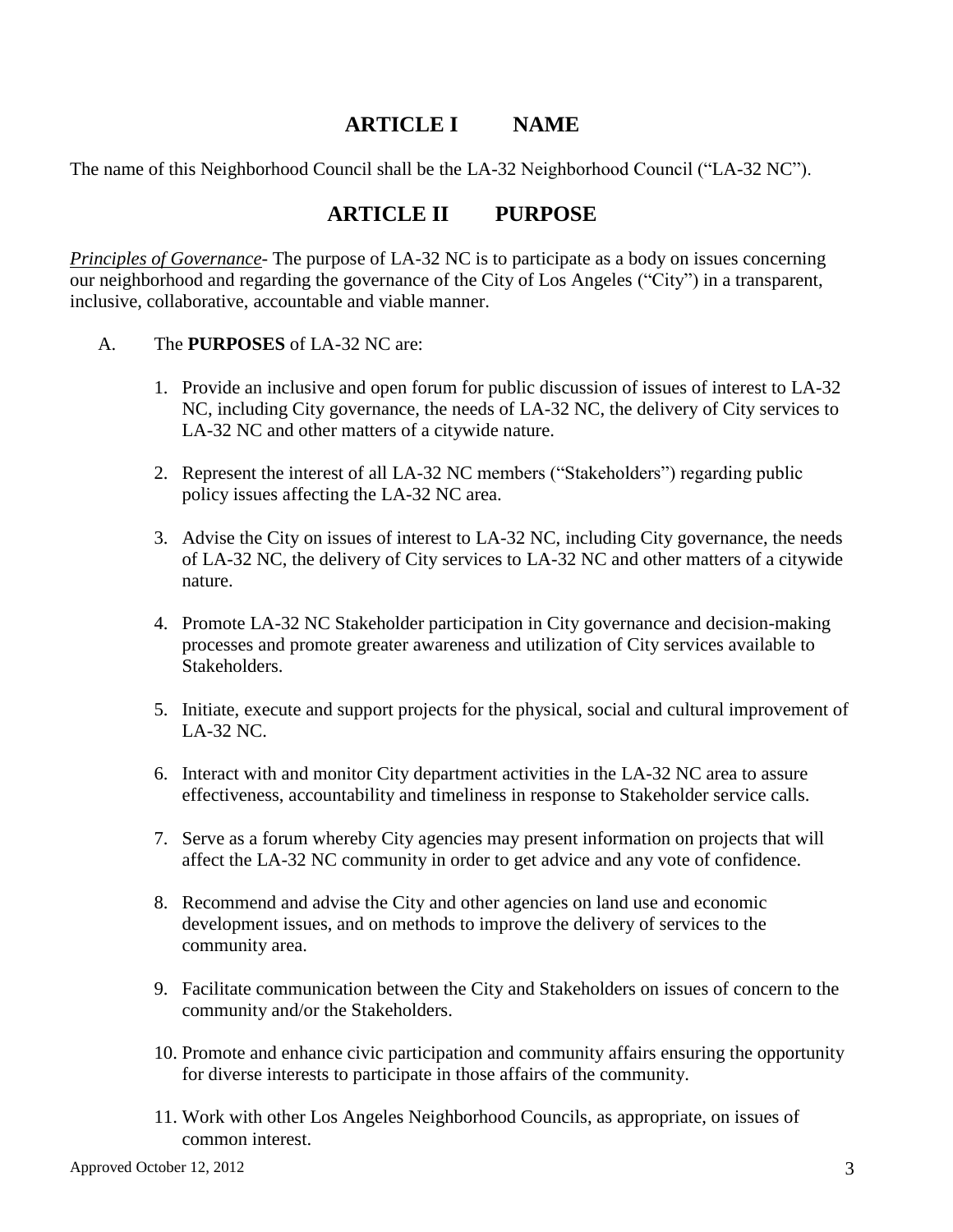12. Assist, as appropriate, other organizations, in the LA-32 NC area, which want help in accomplishing their objectives and projects and which the LA-32 NC Board of Directors duly decides to support, with the objective of benefitting LA-32 NC.

#### B. The **POLICY** of LA–32 is to:

- 1. Respect the diversity, dignity, and expression of views of all individuals, groups and organizations within the community and /or involved in LA-32 NC.
- 2. Remain non-partisan with respect to political party affiliation and inclusive in our operations including, but not limited to, the process of electing or selecting the Board of Directors, Officers and committee members, as hereinafter set forth.
- 3. Utilize the Early Notification System (ENS) to inform LA-32 NC Stakeholders of matters involving the City and our community in a way that is tailored to provide opportunities for involvement in the decision-making process.
- 4. Encourage all Stakeholders to participate in activities of LA-32 NC.
- 5. Inform and educate, to the greatest extent possible, all Stakeholders of forthcoming projects, events of community interest and of resources available to them.
- 6. Consistently and diligently outreach to the diverse members of the community.
- 7. Prepare outreach materials in English and other languages as needed (meetings are not required to be multi-lingual, unless resources are available to do so.)
- 8. Prohibit discrimination against any individual or group in our operations on the basis of race, religion, color, creed, national origin, ancestry, sex, sexual orientation, age, disability, marital status, income, homeowner/renter status, or political affiliation.
- 9. Have fair, open and transparent procedures for the conduct of all LA-32 NC business.

# **ARTICLE III BOUNDARIES**

LA-32 NC covers a geographic area described below:

**Section 1: Boundary Description** - The boundaries abut the boundaries of adjacent Neighborhood Councils, City of Alhambra boundaries, and County boundaries.

The boundaries of LA-32 NC shall be that of the 90032 ZIP code postal zone area, except for the housing condominiums of Monterey Hills, Census Tract 2013.020 the legal description of LA-32 NC is as follows:

Beginning at a point of intersection of the city limits of the City of South Pasadena and a line parallel with and lying 200 feet westerly of the centerline of Collis Avenue; thence along said parallel line southerly to a point of intersection with the centerline of Yoakum Street; thence westerly along said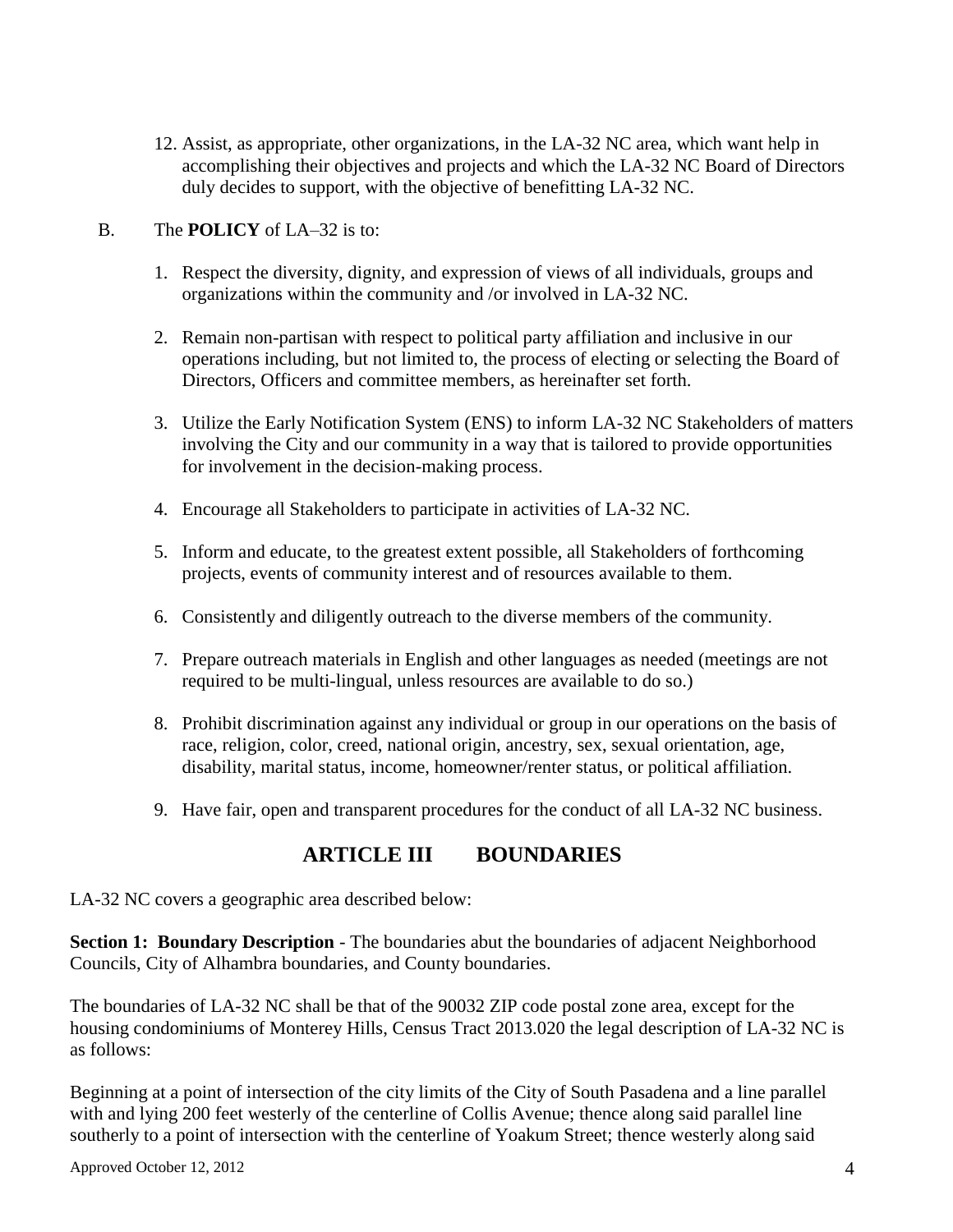centerline and the westerly prolongation thereof to a point of intersection with the boundary of Ernest E. Debs Regional Park; thence northerly, westerly and southerly around the perimeter of said Park and continuing along the southerly prolongation of the last bound to a point of intersection with the centerline of Mercury Avenue;

Thence westerly along said centerline and its westerly prolongation to a point of intersection with the centerline of Sierra Street; thence southerly along said centerline to a point of intersection with the centerline of Flora Avenue; thence westerly along said centerline to a point of intersection with the centerline of Lincoln Park Avenue; thence southerly along said centerline to a point of intersection with the centerline of North Broadway; thence easterly along said centerline and its easterly prolongation to a point of intersection with the centerline of North Mission Road; thence northeasterly along said centerline to a point of intersection with the centerline of North Soto Street;

Thence southerly along the centerline of North Soto Street and prolongation thereof to a point of intersection with the southerly boundary of the Union Pacific Transportation Company right of way; thence easterly along said right of way to a point of intersection with the centerline of Boca Avenue; thence along said centerline southerly to the city limits of the City of Los Angeles with the unincorporated area of the County of Los Angeles; thence easterly, northerly, westerly and northerly along the line of said city limits, bounded by said unincorporated area of the County of Los Angeles and by the cities of Alhambra and South Pasadena, respectively, to the point of beginning,

Except therefrom that land in the City of Los Angeles lying within the area more particularly described as census tract 2013.020, as defined by the United States Census Bureau (Lincoln Heights); and,

Also excluding any lands contained within the boundaries of the Lincoln Heights Neighborhood Council, as more particularly described in that certain document carrying the legal description of said Council, filed as of February 2002, as amended, in that Council's Application for Certification to the Los Angeles Department of Neighborhood Empowerment (Department).

#### **Section 2: Internal Boundaries** - **Regions**

- A. North-North of Huntington Drive and East of Monterey Road
- B. East-East of Eastern and South of Huntington Drive, and north of the Union Pacific railroad tracks.
- C. South-South of the Union Pacific railroad tracks.
- D. West-West of Eastern Avenue and Monterey Road, and north of the Union Pacific railroad tracks.

## **ARTICLE IV STAKEHOLDER**

Neighborhood Council membership is open to all Stakeholders. Stakeholders shall be defined as those who live, work, or own property in the neighborhood and also to those who declare a stake in the neighborhood and affirm the factual basis for it.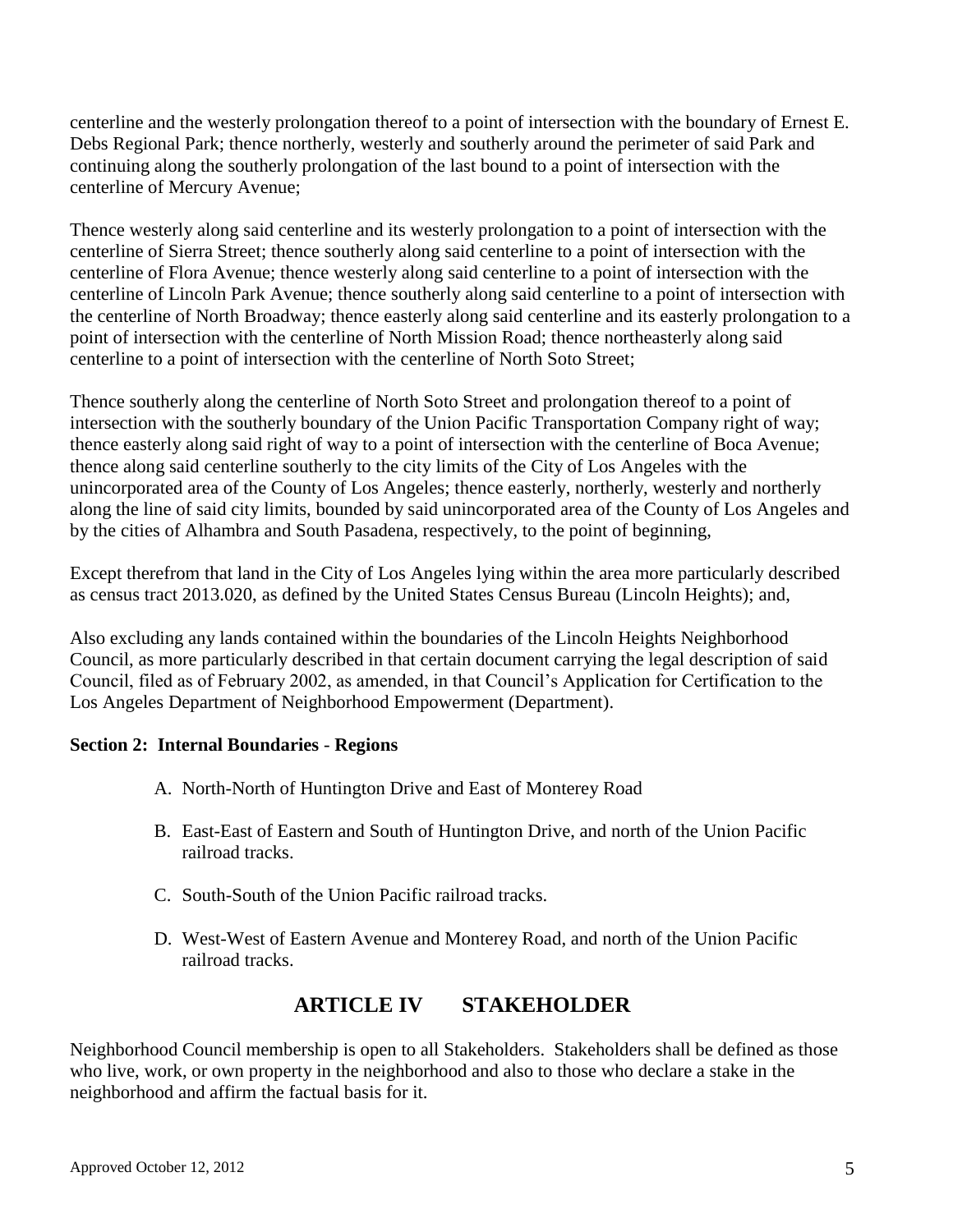## **ARTICLE V GOVERNING BOARD**

Board shall be the Governing Board of LA-32 NC within the meaning of that term as set forth in these By-Laws.

**Section 1: Composition** - The Board shall consist of twenty-one (21) Stakeholders elected, selected or appointed by the Board and/or Stakeholders. The composition of the Board shall be as follows:

- A. Sixteen (16) members to be elected by four (4) Regions, and the remaining five (5) to be elected At-Large.
	- 1. North Region-Four (4) Positions for ANY Stakeholder (who is at least 18 years of age and who lives, works or owns property) that is located or serves this region.
	- 2. South Region-Four (4) Positions for ANY Stakeholder (who is at least 18 years of age and who lives, works or owns property) that is located or serves this region.
	- 3. East Region-Four (4) Positions for ANY Stakeholder (who is at least 18 years of age and who lives, works or owns property) that is located or serves this region.
	- 4. West Region-Four (4) Positions for ANY Stakeholder (who is at least 18 years of age and who lives, works or owns property) that is located or serves this region.
	- 5. At Large-Four (4) Positions for ANY Stakeholder (who is at least 18 years of age and who lives, works or owns property) that serves the LA-32 NC area.
	- 6. Factual Basis At Large One (1) Position for ANY Stakeholder who is at least 18 years of age and who declares a stake in the neighborhood and can affirm the factual basis for it.
- B. No single Stakeholder group shall hold a majority of Board seats unless extenuating circumstances exist and are approved by the Department.
- C. Each Board member shall be referred to as "Director".

**Section 2: Quorum** - The quorum shall be defined as a simple majority of the given group—two (2) for committee meetings, three (3) for Executive Committee meetings, and eleven (11) for General Meetings. Any official vote can be taken only when a quorum exists. Floating quorums are not allowed.

**Section 3: Official Actions** - A simple majority vote (50% + 1) by the Directors present not including abstentions at a meeting at which there is a quorum shall be required to take official action, unless specified otherwise in these By-Laws.

Any member of the Board of LA-32 NC who has a financial or material pecuniary interest in an item, as defined by State, Federal or local laws, shall recuse themselves from voting on any item in question.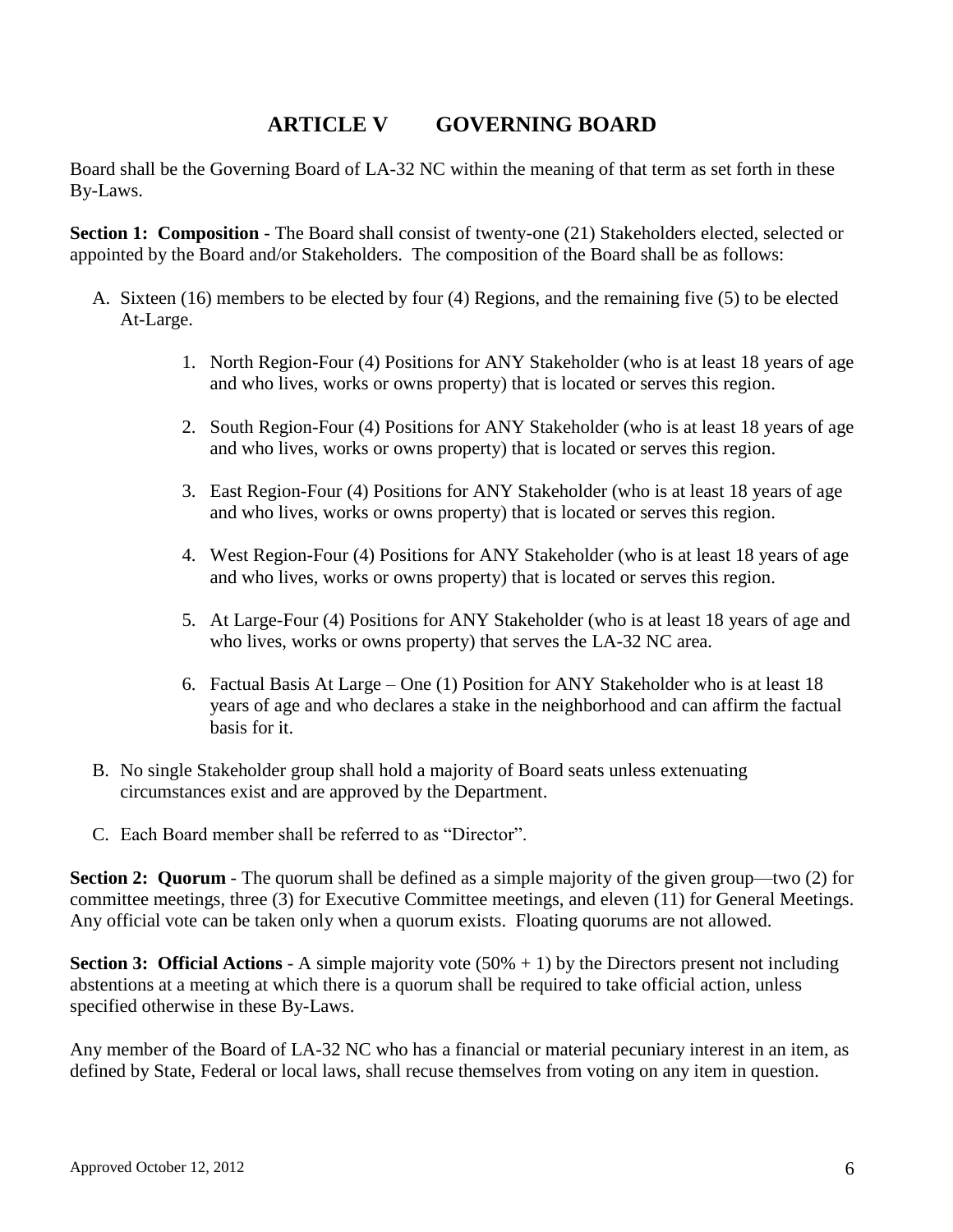**Section 4: Terms and Term Limits** - Directors shall serve a two (2) year term commencing after being seated. Beginning in 2012, Directors may only serve eight (8) consecutive years on LA-32 NC. No Board seat shall be filled by any Stakeholder for any period up to twelve (12) years or any combination thereof.

**Section 5: Duties and Powers** - The primary duties of the Board shall be to govern LA-32 NC and to carry out its objectives. No individual Director of the Board shall speak for the Board or otherwise publicly represent a Board position unless an official action of the Board has been promoted at a public meeting. The Board may, by official action, delegate to any Board Member the authority to present before any public body a standing LA-32 NC position previously adopted by the Board or a statement that the LA-32 NC has had insufficient time to develop a position or recommendation on a matter before that body; such authority may be revoked at any time by the Board.

**Section 6: Filling Vacancies** - If a Director resigns, is expelled or is recalled from his/her position, or if there were not enough candidates to fill a specific category during the election, the Board can nominate individuals to fill those vacant positions, all candidates must verify stakeholder status by completing a candidate application form. The order of selection is as follows:

- A. **Same Region** The Board may first nominate from the pool of candidates in the same region that did not win in that election, pending if the candidate is still interested.
- B. **Top Runners-up of any other Region** If there were no losing candidates from the same region**,** the Board may nominate from the top runner-up candidates from other categories (region or at-large).
- C. **Nominate from Stakeholders** Board members may nominate Stakeholders or any Stakeholder can request consideration for filling in that vacancy.
- D. **Board Approval** The Board shall vote and approve all nominations to fill vacancies by a simple majority vote. The person thus selected will serve out the remainder of the original term.

In no event shall a vacant seat be filled while a general election is scheduled to occur within sixty (60) days from the date of vacancy.

**Section 7: Absences** - Any Director who misses two (2) consecutive regularly scheduled General Meetings or, optionally, three (3) total Board meetings during any twelve (12) month period will be automatically removed from the Board. Each Director's absence shall be recorded in the LA-32 NC meeting minutes or other manner of LA-32 NC record keeping, and that, upon missing the required number of Board meetings for removal, the LA-32 NC Presiding Officer shall notify the Board Director and provide notice to that Director that their seat has been declared vacant

Expulsion from the Board shall not affect the Stakeholders LA-32 NC member status.

**Section 8: Censure** - LA-32 NC can take action to publicly reprimand a Director for actions conducted in the course of LA-32 NC business by censuring the Director at a Board meeting. Censures shall be placed on the agenda for discussion and action and Recording Secretary must file a copy of the Censure in Directors file. LA-32 NC shall consult with the Office of the City Attorney throughout any censure process.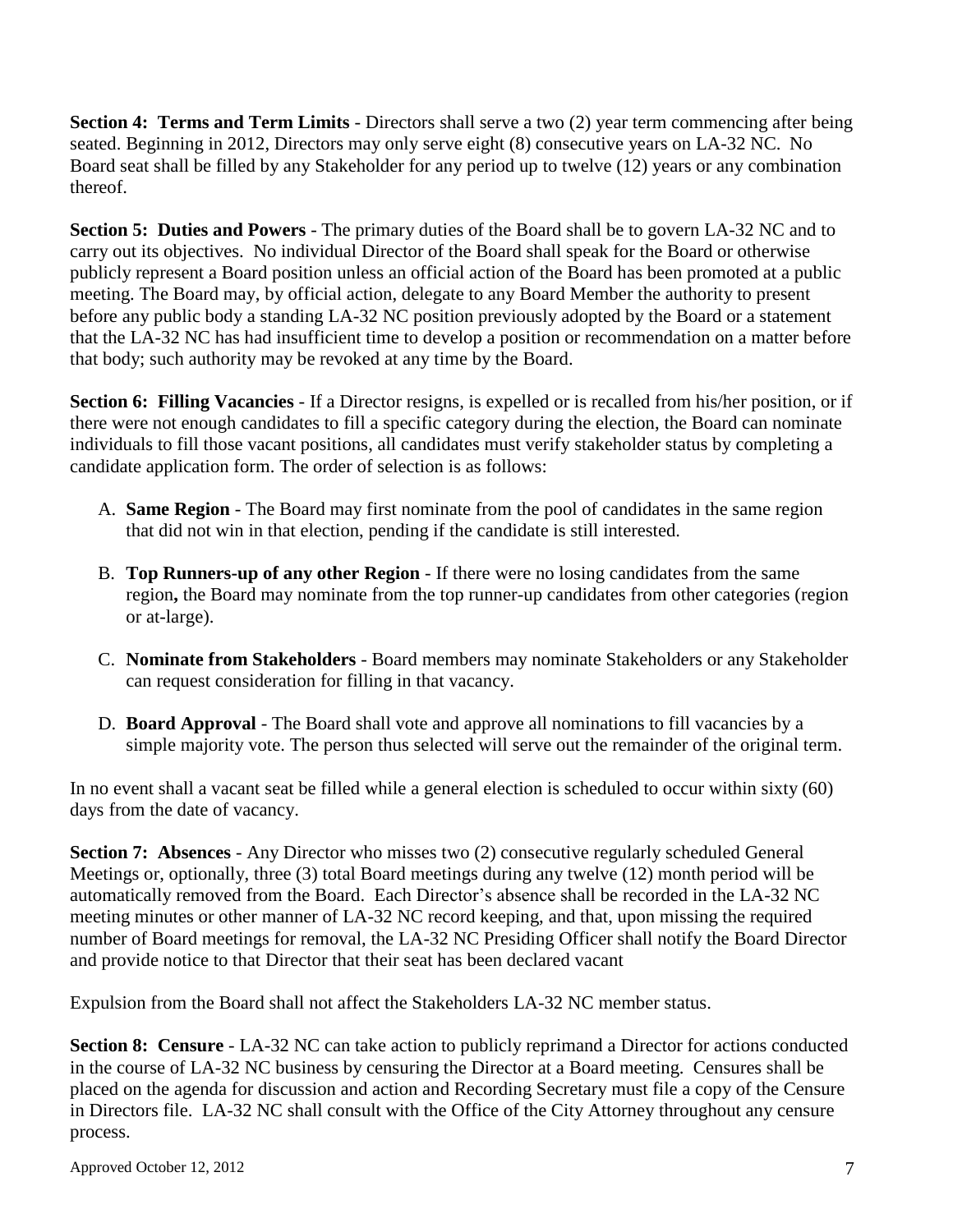**Section 9: Removal of Governing Board Members** - LA-32 NC shall consult with the Office of the City Attorney throughout any board removal process. Directors may be removed in the following ways.

- A. **Petition by Stakeholders** A Director may be removed from office by the submission of written petition to the Corresponding Secretary, which includes: 1) the identity of the Director to be removed, 2) a description, in detail, of the reason for removal, and 3) the valid signatures of two hundred (200) Stakeholders.
	- 1. Upon receipt of a written petition for removal the Corresponding Secretary shall cause the matter to be placed on the agenda for a vote of the Board at the next regular Board meeting.
	- 2. Removal of the identified Director requires a two-thirds (2/3) majority of the attending Directors.
	- 3. The Director who is the subject of the removal action shall have the right to deliver to all Directors a written statement about the matter and/or to speak at the Board Meeting prior to the vote, but shall not be counted as part of the quorum, nor allowed to vote on the matter
- B. **Petition by Board** A Director may be removed from the Board for good cause, including, but not limited to; disruptive conduct; interfering with LA-32 NC business; violations of the By-Laws or Standing Rules following a Director's submission to the Board of a petition which includes: i) the identity of the Director to be removed; ii) states the reason for removal by identifying the violation of the internal rules or procedures and specifies the conduct of the person, and iii) contains the signatures of at least nine (9) Directors.
	- 1. The petition shall be delivered simultaneously to all Directors and the matter placed on the agenda and scheduled for a vote at the next regular Board meeting.
	- 2. Removal of the identified Director requires a two-thirds  $(2/3)$ <sup>s</sup> majority of the attending Directors.
	- 3. The Director who is the subject of the removal action shall have the right to deliver to Director a written statement about the matter and/or to speak the Board meeting prior to the vote, but shall not be counted as part of the quorum, nor allowed to vote on the matter.
	- 4. The Director, being removed, must first have been censured by the Board before for the same action; before a Petition by the Board for removal shall be considered by LA-32 NC.

If the vote for removal is affirmative, the position shall be deemed vacant and filled via LA-32 NC's vacancy clause.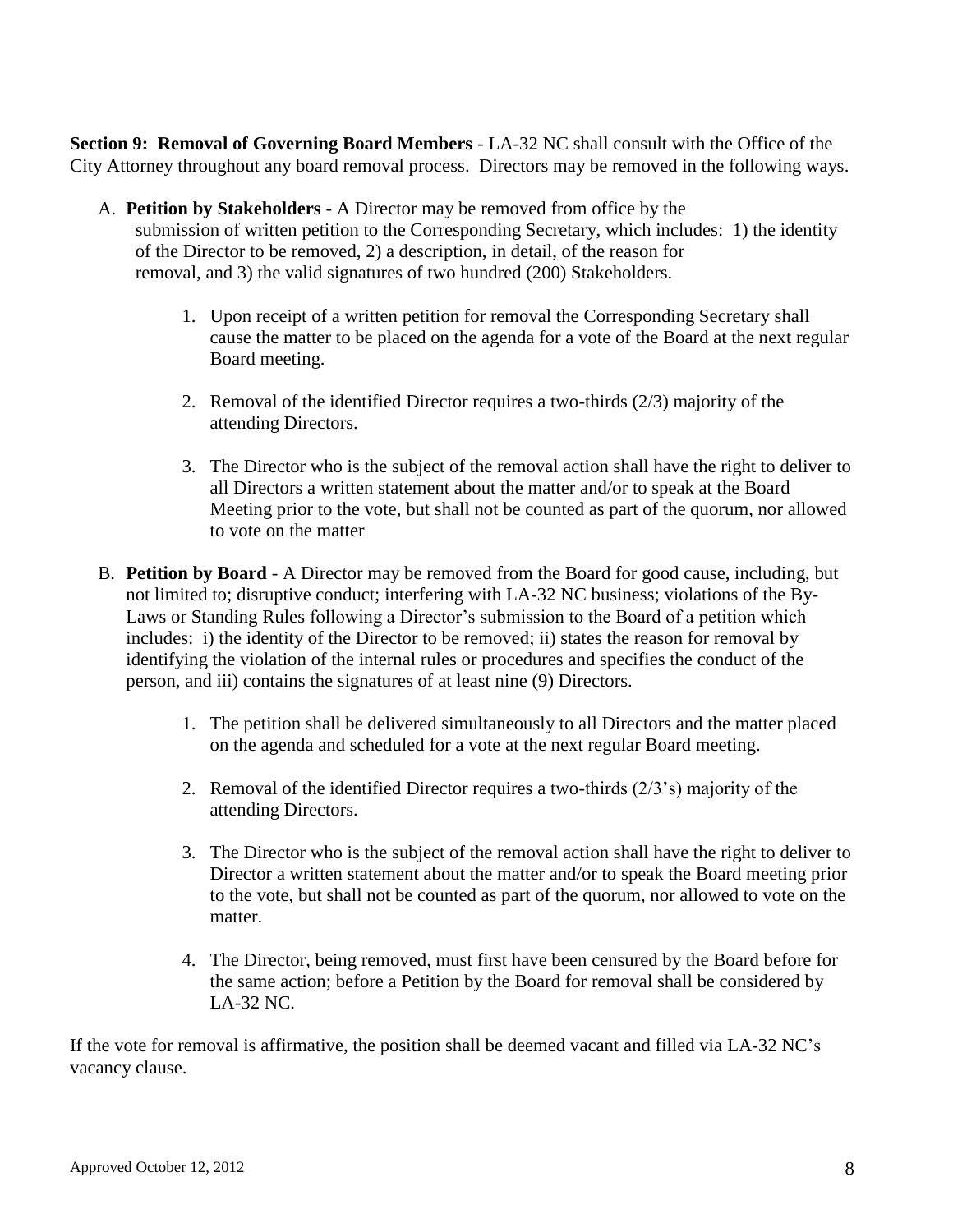**Section 10: Resignation** - A Director may resign from LA-32 NC and the position shall then be deemed vacant. Any member of the Board who ceases to be a Stakeholder is required to submit his or her resignation to the Board in writing.

**Section 11: Community Outreach** - LA-32 NC shall direct that a system of outreach be instituted to inform Stakeholders as to the existence of activities of LA-32 NC, including its Board elections, to find future leaders of LA-32 NC and to encourage all Stakeholders to seek leadership positions within LA-32 NC. Further services covered in Article VII Section 1 f.

# **ARTICLE VI OFFICERS**

**Section 1: Officers of the Board** - The Officers of the Board ("Officers") shall include the following positions which all together comprise the Executive Committee: **President, Vice President, Treasurer, Recording Secretary and Corresponding Secretary.**

**Section 2: Duties and Powers** - The duties of the Officers are as follows and also include such additional duties as may be adopted by official action of the Board.

#### A. The **President** shall:

- 1. Preside over the Board in the capacity as Chairman and as presiding officer of the general community meetings.
- 2. Prepare the meeting agenda with the assistance and approval of the Executive Committee.
- 3. Serve as the official LA-32 NC representative, including as liaison with governmental agencies.
- 4. Establish committees as defined in Article VII and appoint members to such committees.
- 5. Maintain an official archive of all relevant LA-32 NC reference materials, specifically including the LA-32 NC By-Laws.
- 6. Perform such other duties as determined by the Board, consistent with these By-Laws and Title IX of the Charter.

#### B. The **Vice President** shall:

- 1. Preside and perform duties in the absence of the President.
- 2. Assist in the preparation of the agenda and invite guest speakers.
- 3. Moderate all forms of social media (Web Page, Facebook, Yahoo Group).
- 4. Perform other duties assigned by the President.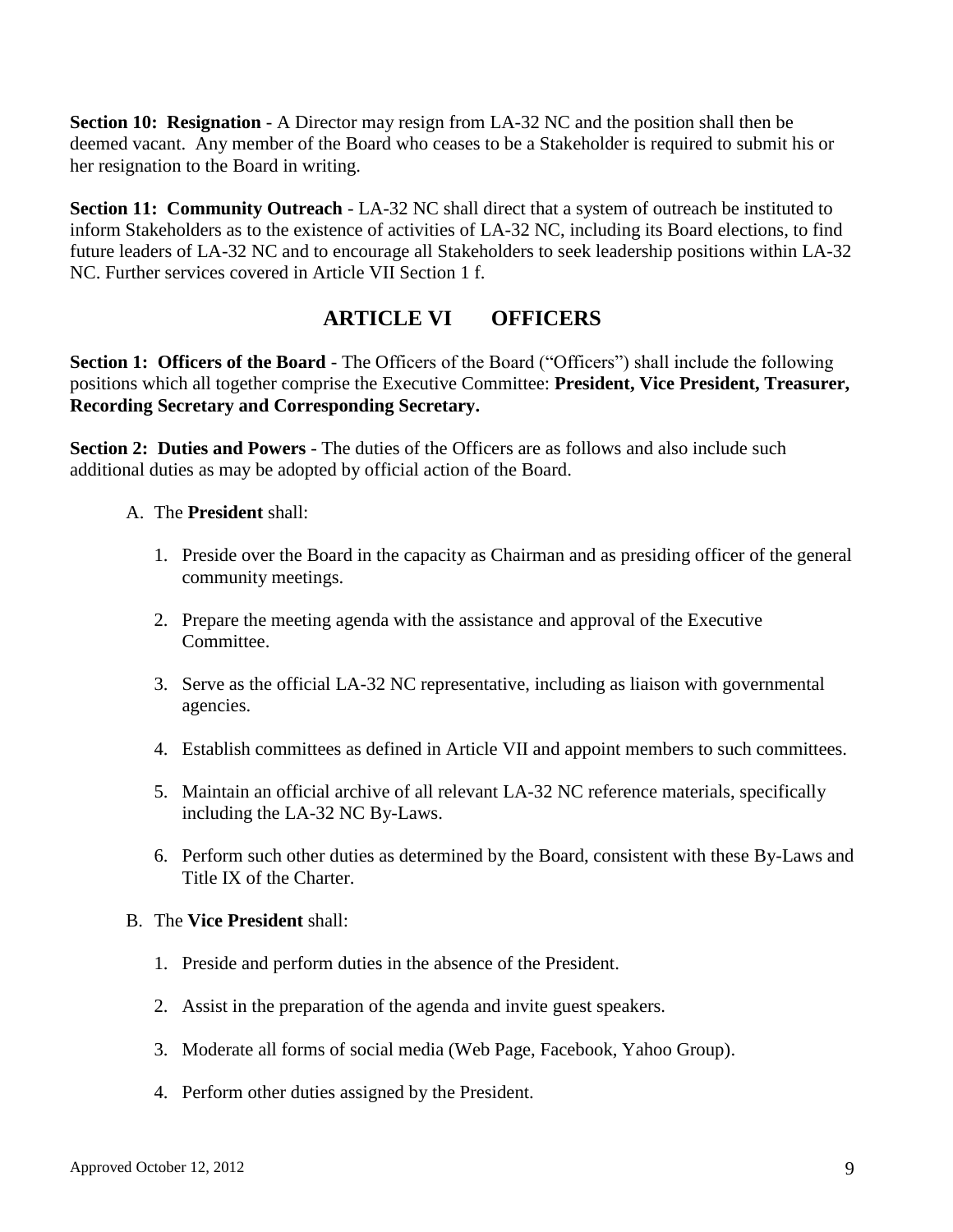#### C. The **Treasurer** shall:

- 1. Be responsible for receiving and disbursing all funds and issuing receipts.
- 2. Maintain as an archive, LA-32 NC's book of accounts, as prescribed and approved by the Department and submit accounting statements to the Department when requested, as well as report receipts and expenditures at LA-32 NC Board Meetings.
- 3. Be Chair of the LA-32 NC Budget & Finance committee, working closely with the Chairs of all established Committee's as specified in Article VII herein.
- 4. Develop a basic understanding of financial record-keeping procedures and conduct the functions of the Treasurer's office as prescribed by the Department and as more fully described in Article IX.

#### D. The **Recording Secretary** shall:

- 1. Be responsible for preparing and getting approval of the minutes of the official General Meetings, and collecting minutes of Committee and Board meetings, and maintaining the various minutes in a "Minute Book" as an archive.
- 2. Notify the public and the Department of LA-32 NC meetings.
- 3. Take roll call of Directors of General and Executive Committee meetings, and tallying Board votes on motions.
- 4. Receive and maintain on file as an archive Stakeholder sign in sheet.
- 5. Maintain on file copies of the Conflict of Interest forms submitted to the Department of all LA-32 NC Directors.
- E. The **Corresponding Secretary** shall:
	- 1. Notify the public of all LA-32 NC General and Executive Committee meetings, by posting visible notices at a minimum of five (5) locations as required by City ordinance at least seventy-two (72) hours in advance of the meeting. Additional outreach methods may include, mailing notices to active members, newsletters, e-mail, street banners, and a website.
	- 2. Update and maintain the database of Stakeholders and be responsible for "certifying" eligibility of members.
	- 3. Write and mail official LA-32 NC correspondence, and maintain an archive, and copies of such correspondence.
	- 4. Work closely with the Membership & Outreach Chair to devise methods to increase membership and attendance to LA-32 NC meetings, as specified in Article VIII.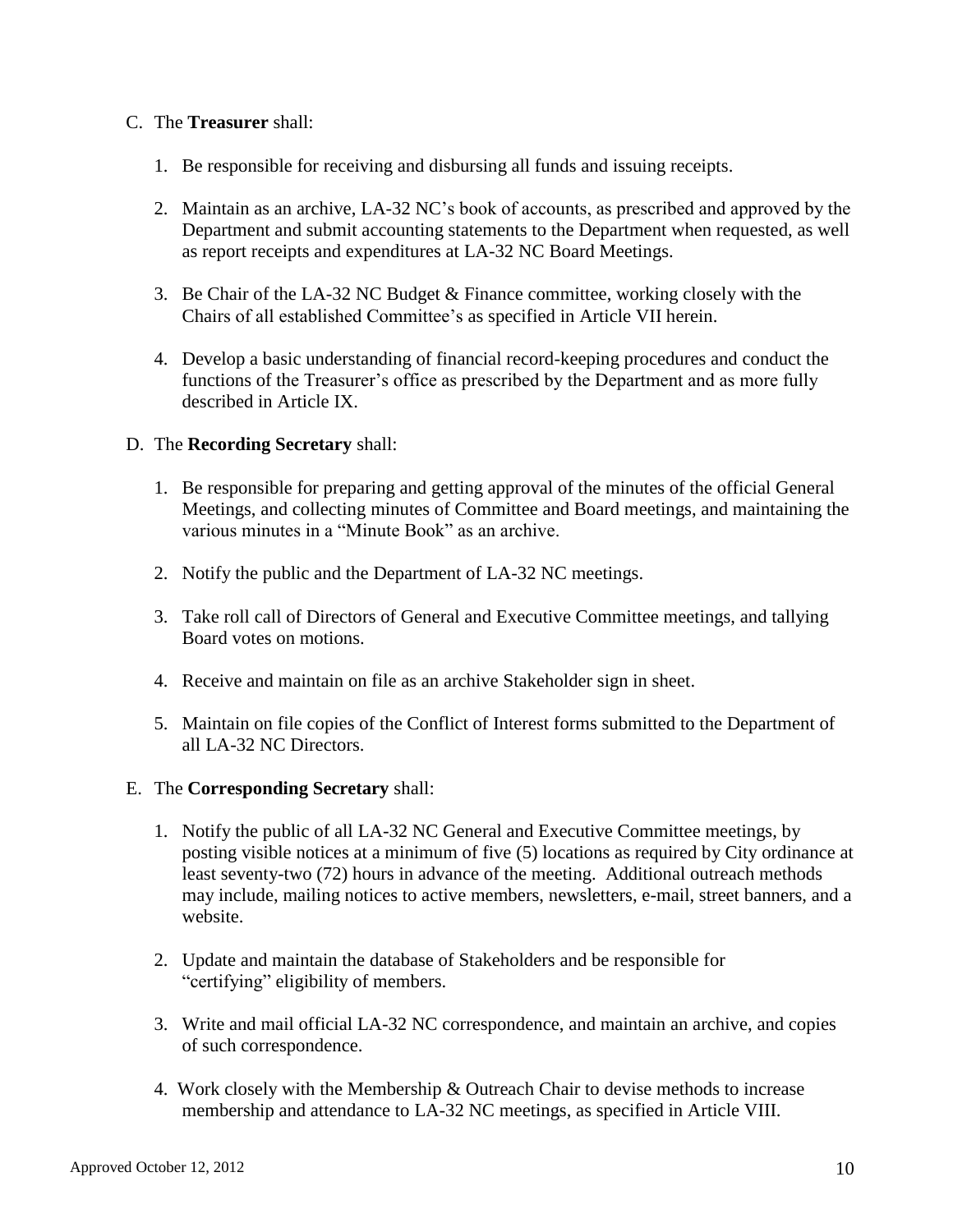5. Maintain a sufficient supply of copies of the current version the By-Laws so as to make the By-Laws readily available to any Stakeholder upon reasonable request.

**Section 3: Selection of Officers** - Officer positions shall be filled every two (2) years at the first official Board meeting following their election or selection in election years, and at the subsequent second year anniversary mark of the Officers' election in Board non-election years.

- A. All twenty-one (21) Directors of the Board are eligible to run for the five (5) Officer positions.
- B. At the General Meeting when the new Board members are installed, all Board Directors AND all LA-32 NC voting Stakeholders present, shall vote to elect the five (5) Officers. Any tie-vote will be decided by a second vote of the two (2) highest vote getters. In case of a tie, the Board shall vote to break the tie.

**Section 4: Officer Terms** - Officers are elected to a two (2) year term and serve at the pleasure of the Board. They may stand for re-election every two (2) years. In order to encourage diversity and innovation in leadership, no Stakeholder may serve more than eight (8) consecutive years an Officer of the Board beginning in 2012.

### **ARTICLE VII COMMITTEES AND THEIR DUTIES**

All Standing and Ad Hoc Committees shall be established by the Board. Suggestions for committees may come from Stakeholders, and all such suggestions shall be voted upon by the Board.

**Section 1: Standing Committees** - Standing Committees are permanent committees. The following Standing Committees will be ongoing for the continued success of LA-32 NC:

- A. **Executive Committee** As explained in Article VI
- B. **Sports and Recreation Committee** shall be responsible for planning and carrying out functions involving our parks and recreation, including outside sporting activities.
- C. **Land Use and Development Committee** shall prepare for the Board, reports on land use and economic development projects affecting LA-32 NC and invite City officials to discuss those projects with LA-32 NC.
- D. **Beautification Committee** shall work with any and all projects dealing with the physical aspects of our community.
- E. **Arts and Culture Committee** shall report to the Board on community events and projects involving the arts and the culture of LA-32 NC. Make recommendations to support these projects, and/or develop new projects for LA-32 NC to pursue.
- F. **Membership and Outreach Committee** all Committees shall work in cooperation with Outreach Committee to achieve goals as described above in Article V Section 11. Devise methods to increase membership and attendance to LA-32 NC meetings, and shall work closely with the Corresponding Secretary.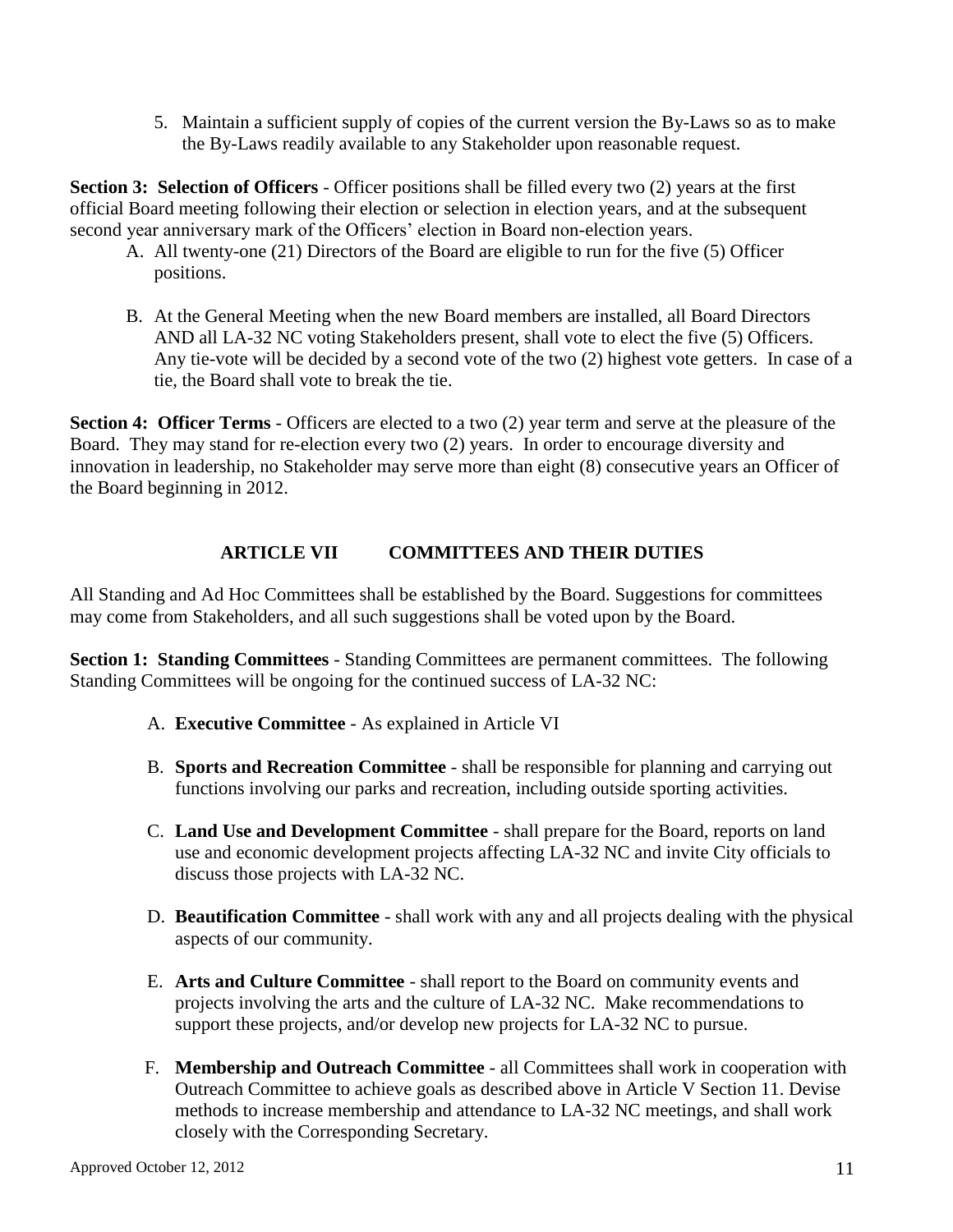- 1. LA-32 NC shall have a standing Outreach Committee, which will report its activities and recommendations to the Board monthly at the regular LA-32 NC meeting.
- 2. LA-32 NC shall maintain a web site presence to disseminate information to council Stakeholders and others interested in LA-32 NC.
- 3. In addition, the Board shall create, or shall cause to be created, a marketing plan to solicit participation from Stakeholders. The plan may include, for example, the creation of flyers, postcards, pamphlets and other related materials. It may also include e-mail blast to various organizations including a regularly scheduled e-blast to local government officials to, the Chamber of Commerce, Neighborhood Watch, Home Owners' Association and other local organizations as determined by the Board.
- 4. Outreach also should be undertaken at public events and shall be coordinated with other Neighborhood Councils when appropriate.
- G. **Public Safety Committee** shall work with CERT, Fire Department, Police Department and any other business or organization to deal with public safety concerns in LA-32 NC area.
- H**. Business and Economics Committee** shall work with the City, business and organizations to aid as liaison between the businesses and City monetary concerns with LA-32 NC.
- I. **Environmental Green Committee** understand issues concerning our environment and the importance of providing healthy living choices; making buying decisions and lifestyle choices to help sustain the environment.
- J. **By-Laws Committee** enforce as well as make changes to our By-Laws. These members should be knowledgeable with our By-Laws and keep all Stakeholders aware of corrections and changes.
- K**. Education Committee** act as LA-32 NC liaison with any educational entity within the LA-32 NC community.
- L. **Budget and Finance Committee** to handle all financial matters.

**Section 2: Ad Hoc Committees** - The Board may approve Ad Hoc Committees which shall deal with temporary issues. Ad Hoc Committees shall be comprised of three (3) or less Directors and may include any interested Stakeholders.

**Section 3: Committee Creation and Authorization** - In an effort to increase community participation, committee members need not be Directors, but must be Stakeholders of LA-32 NC. Only those Committee members who are Directors are eligible to serve as Chairs of a committee.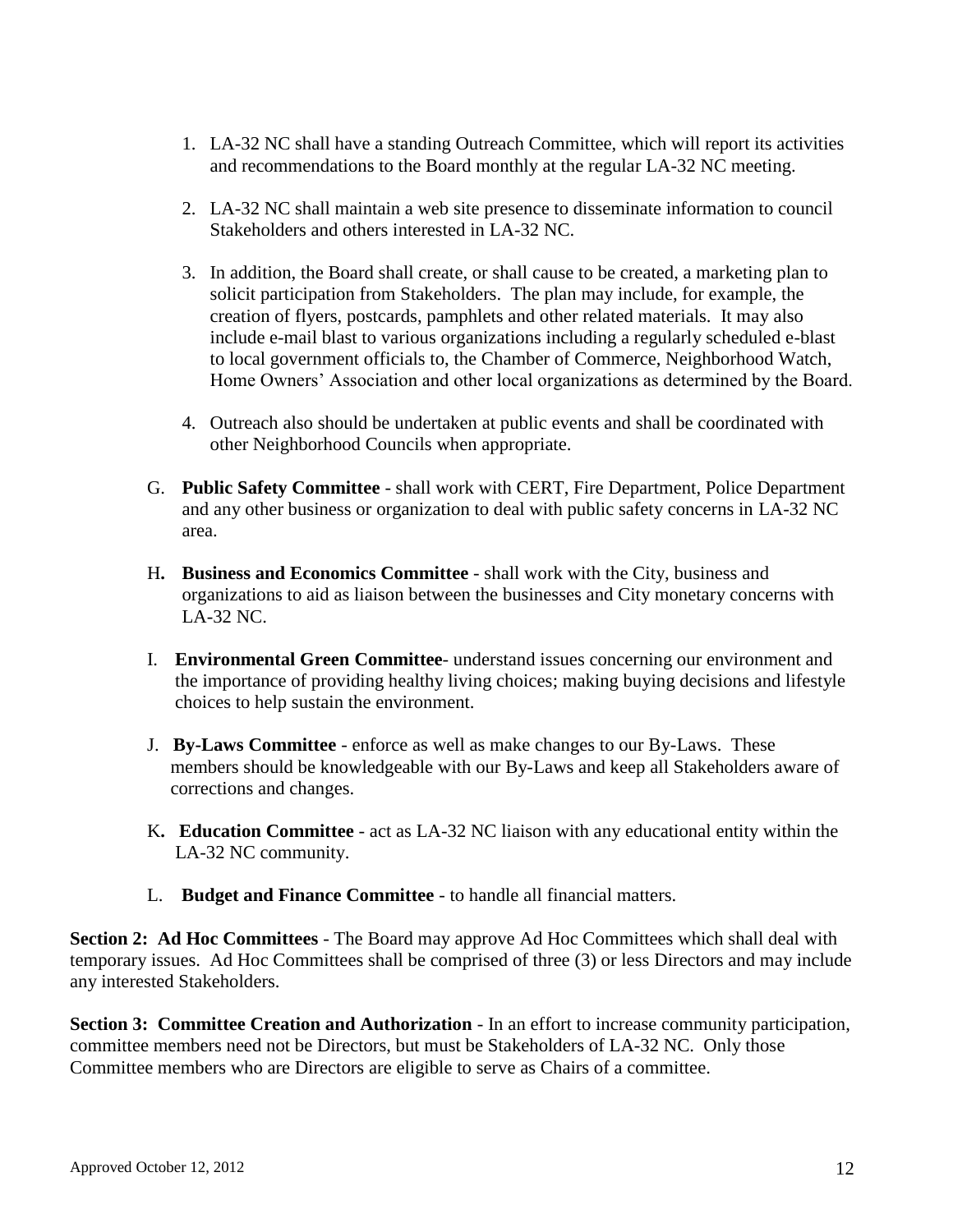- A. With the exception of the Executive Committee, the President shall appoint three (3) Committee Members for each committee to be ratified by the Board. The President will have the power to remove members from any committee.
- B. Standing Committees shall be comprised of at least one (1) Director and may include any Stakeholders. Ad Hoc Committees shall be comprised of less than a quorum of Directors and may include any interested Stakeholders.
- C. Terms of office of all committee members shall expire at the end of term of the Board during which they were appointed.
- D. All committee recommendations shall be presented to the General Board Meeting for discussion and action.
- E. Committee meetings shall be subject to and shall be conducted in accordance with dictates of the By-Laws and the Brown Act. Minutes shall be taken at every Committee meeting.
- F. The Board may establish, disband or make changes to any Standing or Ad Hoc Committee's. Any such action by the Board shall be noted in the Board meeting minutes.

# **ARTICLE VIII MEETINGS**

All meetings, as defined by the Ralph M. Brown Act (*California Government Code Section 54951.5 et. seq.*), shall be noticed and conducted in accordance with the Act and all other applicable laws and governmental policy.

**Section 1: Meeting Time and Place** - All meetings shall be held within LA-32 NC boundaries at a location, date and time set by the Board or Committee. A calendar of regular meetings shall be established by the Board at its first regular meeting of each calendar year.

- A. **Regular Meetings** Regular meetings shall be held at least once per quarter and may be held more frequently as determined by the Board and Committees. Prior to any action by the Board, there shall be a period of public comment. The Board shall determine the length and format of the period as appropriate.
	- 1. LA-32 NC **General Meetings** shall be held on the 1 st Wednesday of every month and commence at 6:00pm at the El Sereno Senior Citizen's Center. Any change to the location or time must be approved at the previous General meeting. This meeting shall be advertised as extensively as possible to the LA-32 NC area, as specified in Article VIII Section 3.
	- 2. LA-32 NC **Executive Committee Meetings** shall be held each month following a General Meeting, but prior to the next General meeting. This meeting is to plan and place items on the agenda for consideration at the next General Meeting. Major policy matters cannot be approved, but only recommended to the entire Board of Directors at the General Meeting for consideration. The date, time and place of this meeting shall be advertised as extensively as possible to the LA-32 NC area.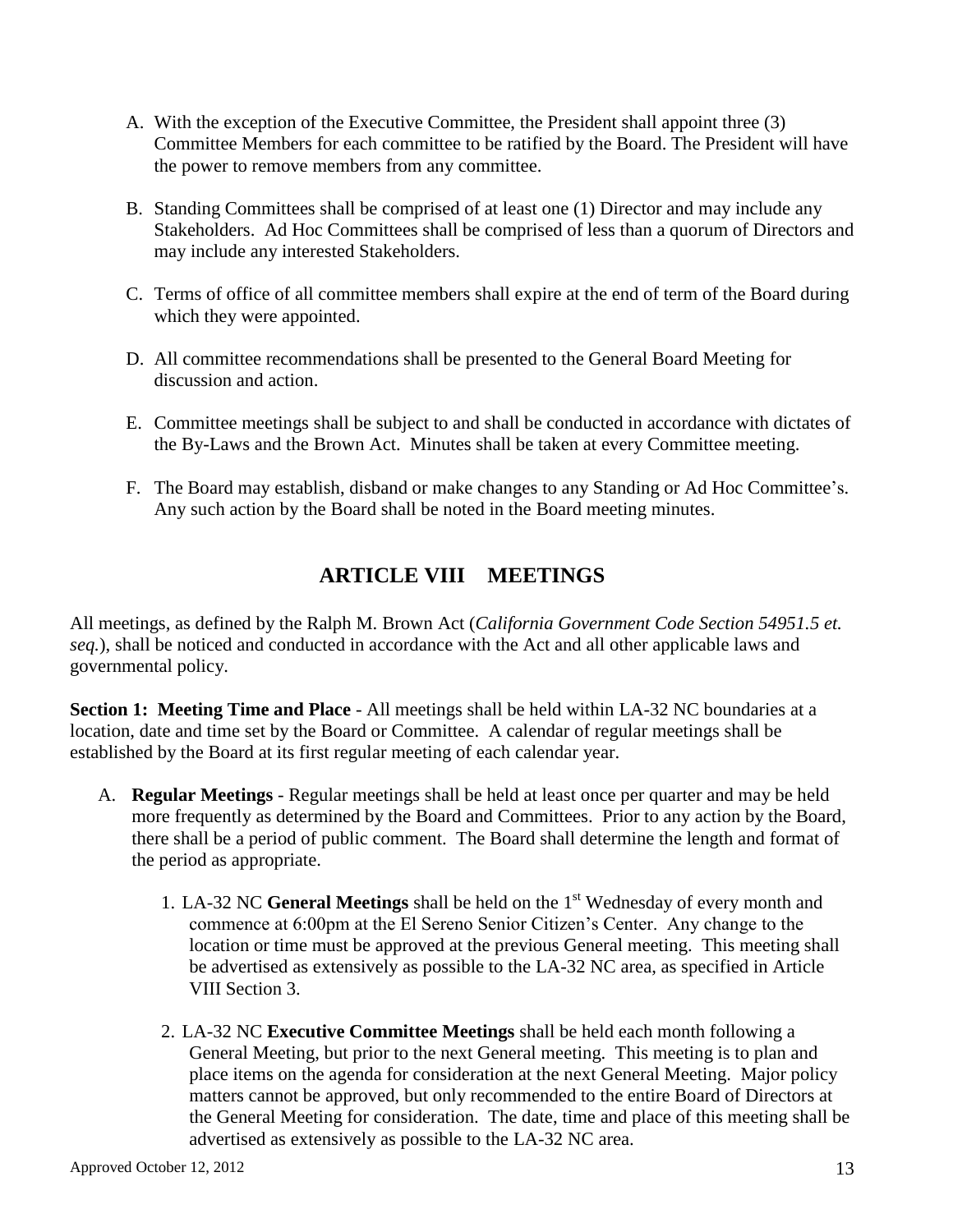- 3. LA-32 NC **Committee Meetings** may be called by the committee chairperson to be held at reasonable times and locations.
- B. **Special Meetings** The President or a majority of the Board shall be allowed to call a Special Board meeting as needed. Time and place to be determined by members involved. The date, time and place of this meeting shall be advertised as extensively as possible to the LA-32 NC area.

Public comments shall be received in writing to the President. Total public comments shall be limited to thirty (30) minutes and the President may limit speakers to no less than one (1) minute of speaking time. Any Director may make a motion to extend the public comment period.

**Section 2: Agenda Setting** - The Executive Committee shall set the agenda for each General Board meeting.

Any Stakeholder may make a proposal for action by LA-32 NC by submitting a written request to the Chair or presiding Officer, or during the public comment period of a regular LA-32 NC meeting. The Chair shall promptly refer the proposal to a Standing Committee. The Board shall either consider the proposal or create an Ad Hoc Committee to consider the proposal. LA-32 NC is required to consider the proposal at a committee or Board meeting, but is not required to take further action on the proposal. Proposals made under this subsection are subject to the rules regarding reconsideration.

Initiative: Stakeholders must submit a petition of at least fifty (50) signatures of Stakeholders to compel the Board to entertain a vote on a motion. The petition shall include a paragraph of fifty (50) words or less outlining the purpose and content of the Initiative.

**Section 3: Notification/Postings** - Notice of regular meetings shall be posted a minimum of three (3) days (72 hours) in advance of the General Board meeting and at least one (1) day (24 hours) in advance of a Special Meeting. As a minimum, notice shall be posted at LA-32 NC five (5) public notice locations filed with the Department, on its website (if applicable) and e-mailed out to Stakeholders if the Council maintains such a database. Regular and Special meeting agendas shall also be e-mailed to the Department.

**Section 4: Reconsideration** - The Board may reconsider or amend its actions through the following Motion for Reconsideration process:

- A. Before the Board reconsiders any matter, a Motion for Reconsideration must be approved by official action of the Board. After determining that an action should be reconsidered, the Board has the authority to re-hear, continue, or take action on the item that is the subject of reconsideration within any limitations that are in the Motion for Reconsideration.
- B. The Motion for Reconsideration shall be brought forth, and the Board's approval of a Motion for Reconsideration must occur, either during the same meeting where the Board initially acted or during the Board's next regularly scheduled meeting that follows the meeting where the action subject to reconsideration occurred. The Board may also convene a special meeting within these specified time frames to address a Motion for Reconsideration.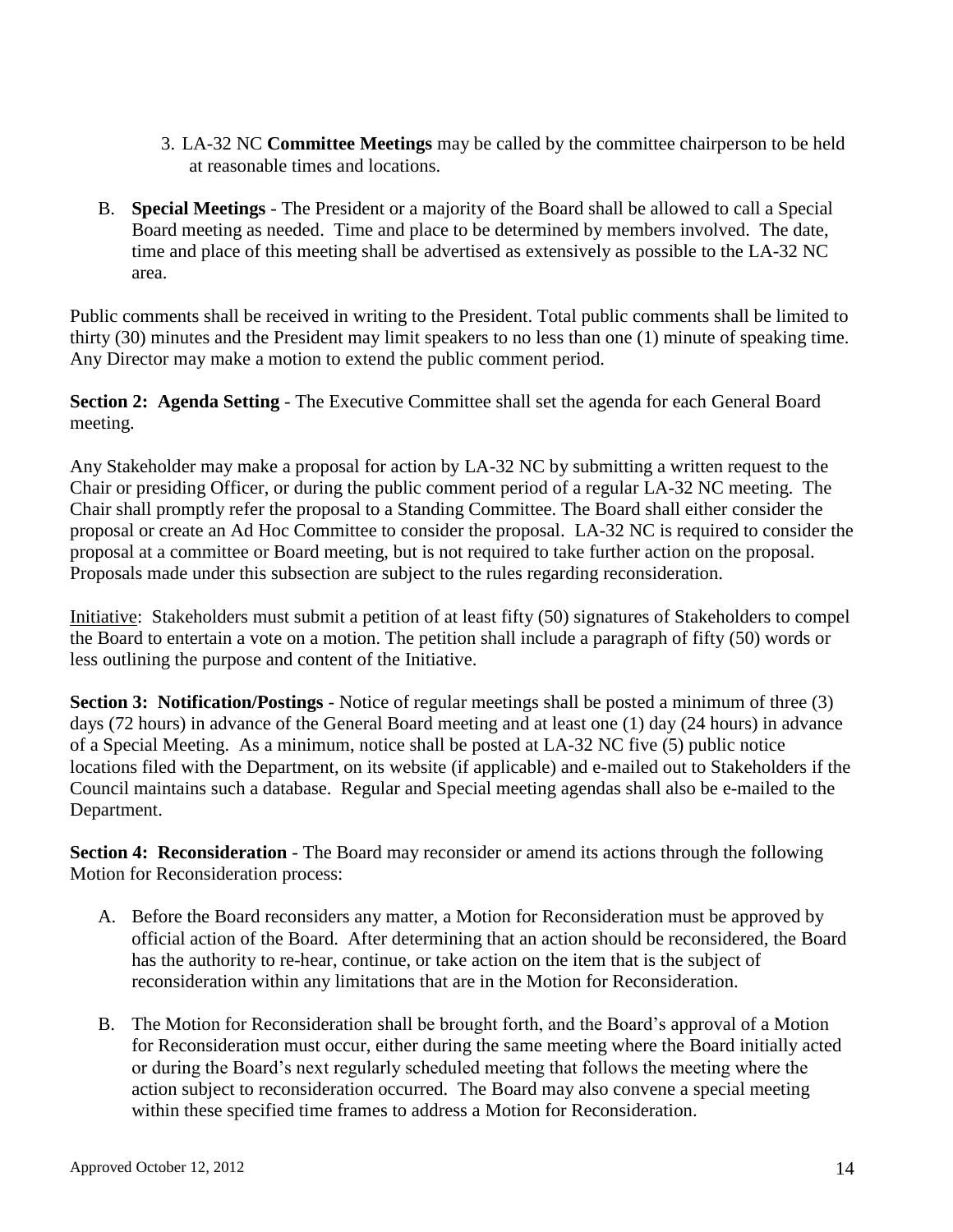- C. A Motion for Reconsideration may be proposed only by a member of the Board that previously voted on the prevailing side of the original action that was taken by the Board.
- D. The Moving Board Member may make the Motion for Reconsideration orally during the same meeting where the action that is the subject of reconsideration occurred, or by properly placing the Motion for Reconsideration on the agenda of a meeting that occurs within the allowed specified periods of time as stated above.
- E. In order to properly place the Motion for Reconsideration on the agenda of the subsequent meeting, the Moving Board Member shall submit a memorandum to the Recording Secretary at least two (2) days in advance of the deadline for posting notices for the meeting. The memorandum must briefly state the reason(s) for requesting the reconsideration, and provide the Recording Secretary with an adequate description of the matter(s) to be re-heard and the proposed action that may be adopted by the Board if the Motion for Reconsideration is approved.
- F. A Motion for Reconsideration, which is properly brought before the Board, shall be seconded by any Director of the Board, in order to be considered by the Board.
- G. This reconsideration process shall be conducted at all times in accordance with the Brown Act.

A Referendum is a procedure by which Stakeholders may compel the Board to reconsider a vote again on an action taken earlier by the Board. Any Stakeholder may put forth a referendum by presenting the Board with no fewer than one hundred (100) signatures of Stakeholders supporting the motion. The petition shall include a paragraph of fifty (50) words or less outlining the purpose and content of the petition. The Board must reconsider their action per the motion of referendum at the next General Board meeting.

## **ARTICLE IX FINANCES**

- A. The Board shall review its fiscal budget and make adjustments as needed to comply with City laws and City administrative rules, and to keep in compliance with Generally Accepted Accounting Principles and the City's mandate for the use of standardized budget and minimum finding allocation requirements.
- B. The Board shall adhere to all rules and regulations promulgated by Appropriate City Officials regarding LA-32 NC finances, (those officials and/or agencies of the City of Los Angeles who have authority over Neighborhood Councils).
- C. All financial accounts and records shall be available for public inspection and posted on LA-32 NC website, if available.
- D. Each month, the Treasurer shall provide to the Board detailed reports of LA-32 NC accounts.
- E. All disbursements in an amount less than \$50.00 shall be approved by the President, and all expenditures over \$50.00 shall require the approval of the Board; disbursements by check drawn on the bank account of LA-32 NC shall require two signatures, consistent with the Department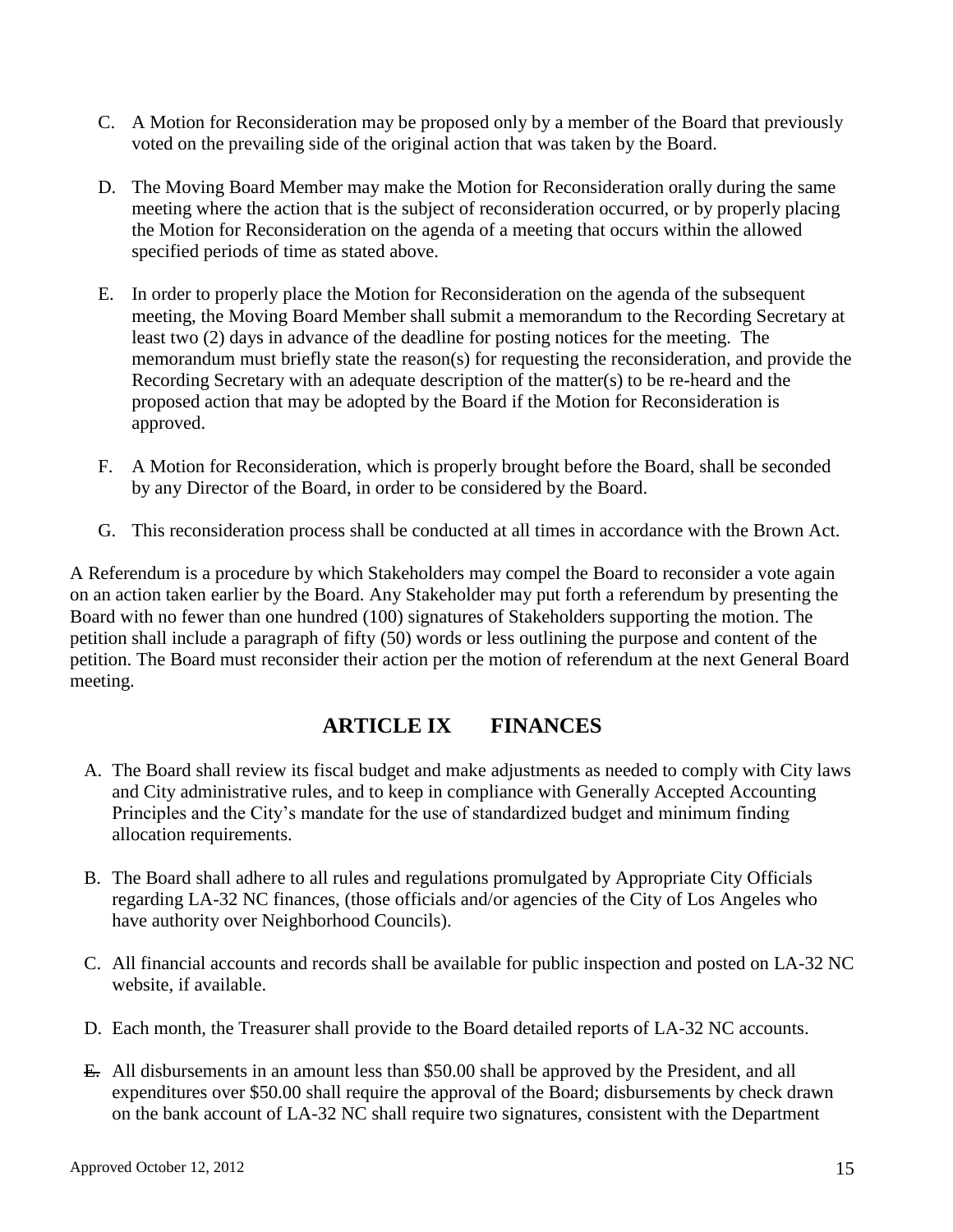regulations and these By-laws. No request for funds or projects falling under this provision shall be abused, nor be allowed expenses beyond \$50.00 per request without Board approval.

- F. At least once each quarter, the President and at least one (1) other individual other than the Treasurer, who is designated by the Board, shall examine LA-32 NC accounts and attest to their accuracy before submitting the documentation to the Department for further review.
- G. LA-32 NC is prohibited from entering into any contracts or agreements except through the Department of Neighborhood Empowerment.
- H. The Treasurer will issue a template/forms for processing all funding requests that will outline the steps to request funding from LA-32 NC.

## **ARTICLE X ELECTIONS**

**Section 1: Administration of Election** - LA-32 NC's election shall be conducted pursuant to any and all City ordinances, policies and procedures pertaining to Neighborhood Council elections.

**Section 2: Governing Board Structure and Voting** - The number of Board seats, the eligibility requirements for holding any specific Board seats, and which Stakeholders may vote for the Board seats are noted in Attachment B.

**Section 3: Minimum Voting Age** - All Stakeholders aged eighteen (18) years old and above shall be entitled to vote in the LA-32 NC elections.

**Section 4: Method of Verifying Stakeholder Status** - Voters will verify their Stakeholder status by providing acceptable documentation. Stakeholder status may also be established by means of declaring a stake (or interest) in the neighborhood and providing documentation supporting that declaration.

**Section 5: Restriction on Candidates Running for Multiple Seats** - A candidate shall declare their candidacy for not more than one (1) position on the Board during a single election cycle.

**Section 6: Other Election Related Language** - No elected City official shall be allowed to serve on the Board, and if a Director is subsequently elected to City public office, he or she shall immediately tender his or her resignation from the Board. This section limits only City of Los Angeles elected office holders.

## **ARTICLE XI GRIEVANCE PROCESS**

- A. Any Stakeholder, excluding Directors, has the right to submit a grievance or submit a petition to the Board. Any Petition by a Stakeholder shall be submitted in writing and have the required petition signatures to the Board, the matter shall be placed the agenda for the next regular Council meeting. Directors are not permitted to file a grievance against other Directors or against LA-32 NC.
- B. This Grievance Process shall address matters involving procedural disputes, such as the Board's failure to comply with rules or these By-Laws. It is not intended to apply to Stakeholders who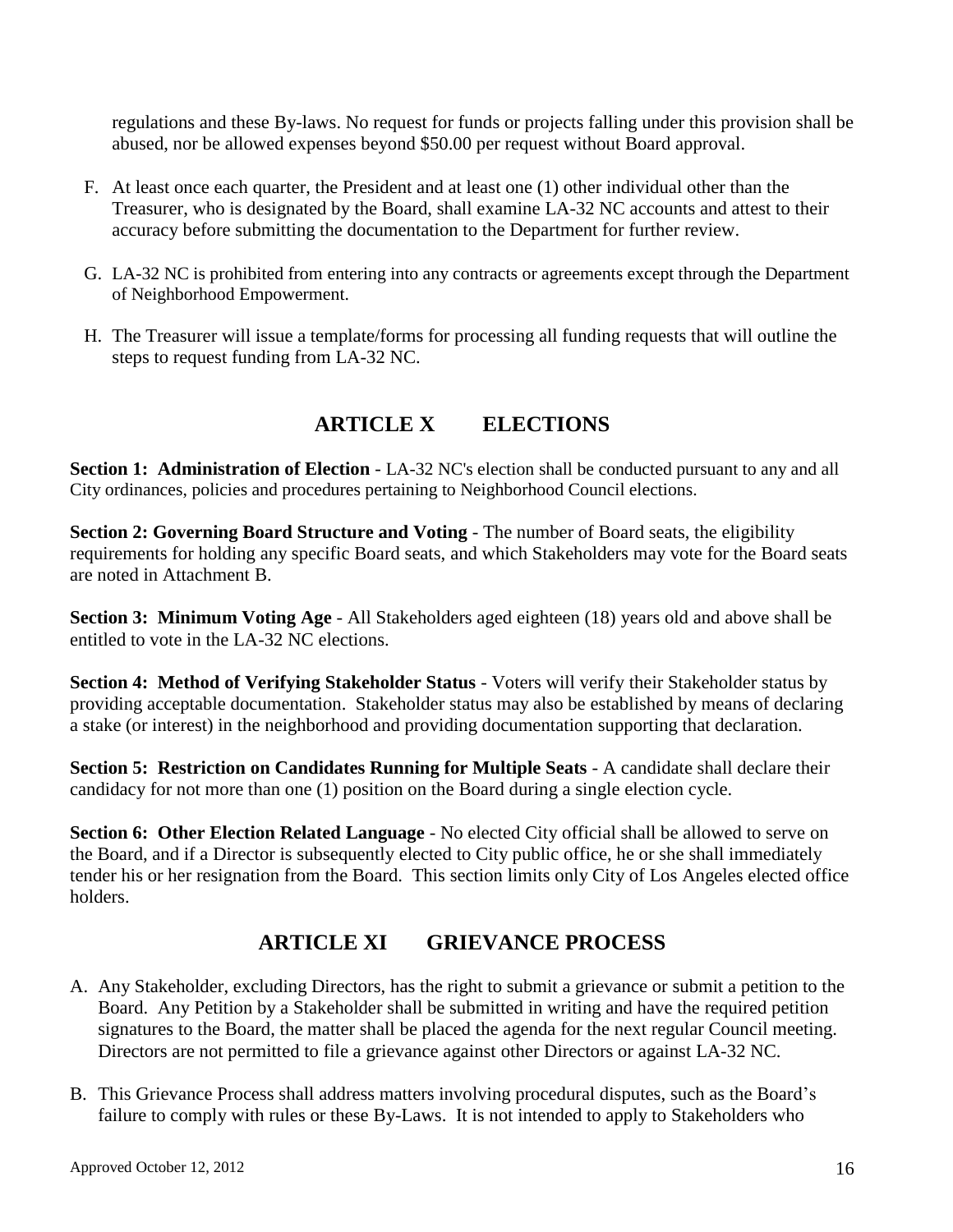merely disagree with a position or action taken by the Board at one of its meetings, which grievances may be aired publicly at LA-32 NC Board meetings.

- C. The Grievance Procedure below shall be used to challenge formal action of LA-32 NC:
	- 1. **Ad-Hoc Grievance Panel** The Board shall randomly select from a volunteer list, two (2) from Stakeholders and two (2) Directors, who have expressed an interest in serving from time-to-time on such a panel, to review the complaint.
	- 2. **The Ad-Hoc Panel Meeting**-Within two (2) weeks of the Panel's selection, the Board shall coordinate a time and place for the panel to meet with person(s) submitting a grievance to discuss ways in which the dispute may be resolved. Within two (2) weeks following such a meeting, a member of the panel shall prepare a written recommendation to be submitted to the Recording Secretary of the Board outlining the Panel's collective recommendations prior to a Board meeting, but, in accordance with the Brown Act, the matter shall not be discussed among Directors until recommendations are heard publicly at the next regular Board meeting.
	- 3. **Final Meeting** if the Stakeholder filing the grievance is not pleased with the vote of the Board, he or she may file a complaint to the Department for consideration.

# **ARTICLE XII PARLIAMENTARY AUTHORITY**

LA-32 NC shall use Robert's Rules of Order when conducting meetings.

# **ARTICLE XIII AMENDMENTS**

- A. Any Director may propose an amendment to these By-Laws. The Board shall forward all proposals to a By-Laws Committee to review and to provide recommendations to the Board.
- B. Any Stakeholder may purpose an amendment to these By-Laws during the public comment period of a regular LA-32 NC meeting by submitting a petition of a total of (100) signatures of Stakeholders and (25) signatures from each of the four (4) regions to support the motion to amend.
- C. Any proposal to amend the By-Laws shall be formalized in writing and noticed on the agenda for public discussion and Board vote at the next regular LA-32 NC meeting.
- D. Any amendment to the By-Laws requires one (1) month of public notice to allow for any stakeholder comment before the Board can act on it.
- E. An amendment to these By-Laws requires a two-thirds (2/3) vote of the Directors present at a duly notice general or special meeting. All changes shall then be forwarded to the Department for review and approval.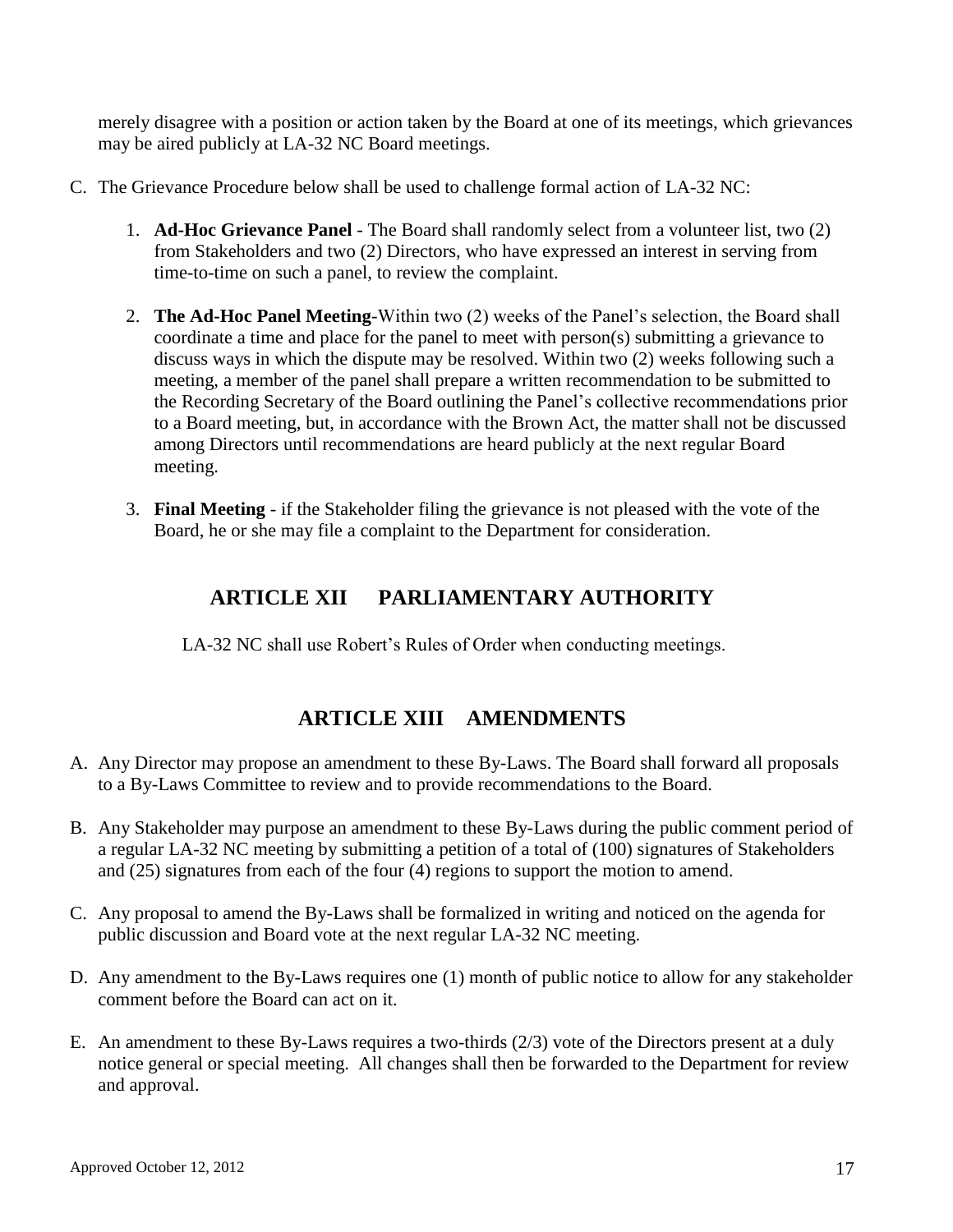F. Amendments shall not be valid, final or effective until approved by the Department. Once approved, any changes in the By-Laws shall become effective immediately.

## **ARTICLE XIV COMPLIANCE**

LA-32 NC, its representatives, and all Stakeholders shall comply with these By-Laws and with any additional Standing Rules or Procedures as may be adopted by the as well as all local, county, state and federal laws, including, without limitation, the Plan, the City Code of Conduct, the City Governmental Ethics Ordinance (Los Angeles Municipal Code Section 49.5.1), the Brown Act (California Government Code Section 54950.5 et seq.), the Public Records Act, the American Disabilities Act, and all laws and governmental policies pertaining to Conflicts of Interest. No Director shall speak on or vote on a matter in which he or she, or his or her family, has a direct financial stake.

**Section 1: Code of Civility** - LA-32 NC, its representatives, and all Stakeholders shall conduct all LA-32 NC business in a civil, professional and respectful manner.

**Section 2: Training** - All Directors shall take training in the fundamental of Neighborhood Council, including, but not limited to, ethics, funding, workplace violence and sexual harassment training provided by the City within forty-five (45) days of being seated, or they will lose their Board voting rights.

**Section 3: Self Assessment** - Every year, LA-32 NC shall conduct a self assessment pursuant to Article VI, Section 1 of the Plan.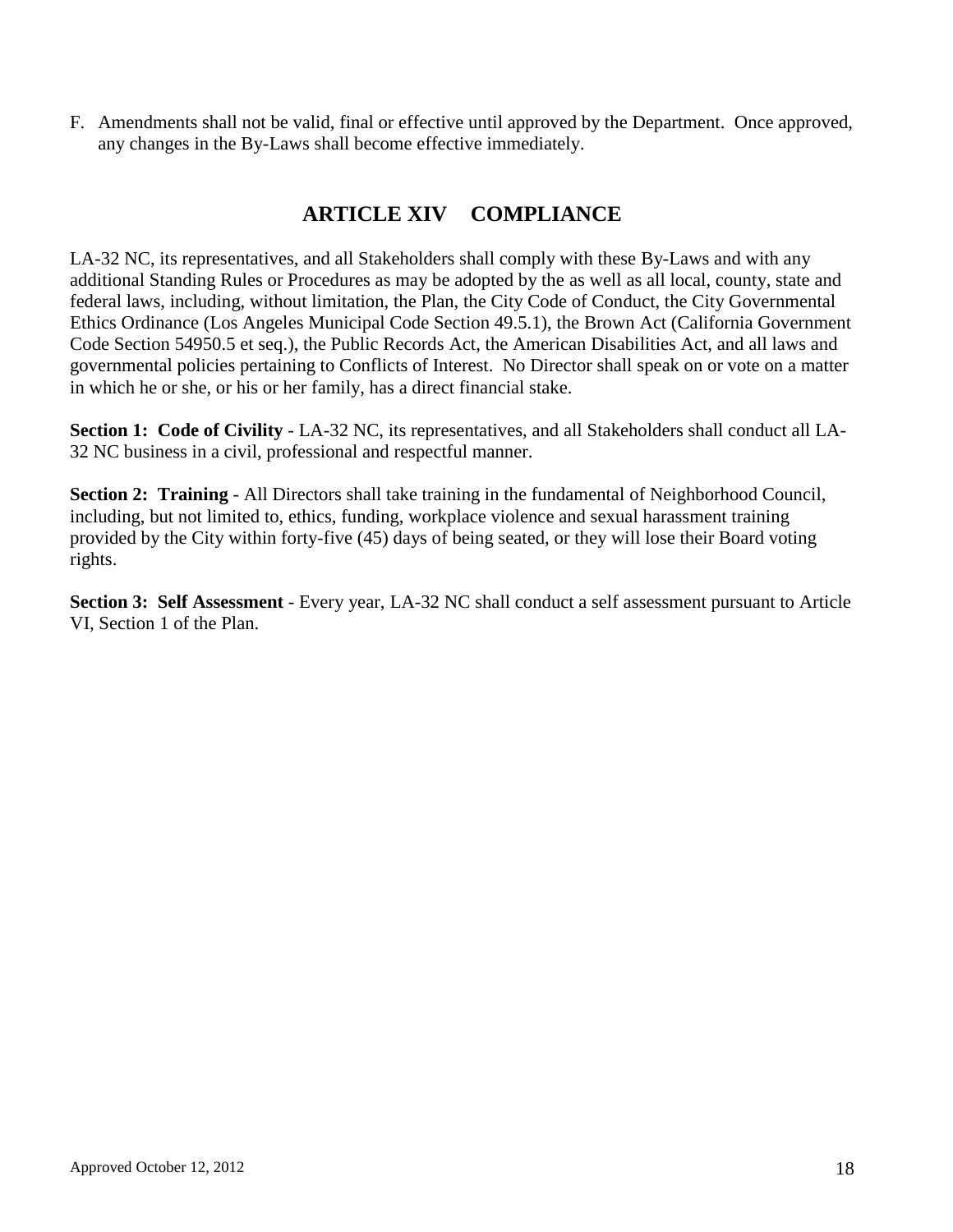

**ATTACHMENT A – Map of LA-32 Neighborhood Council**